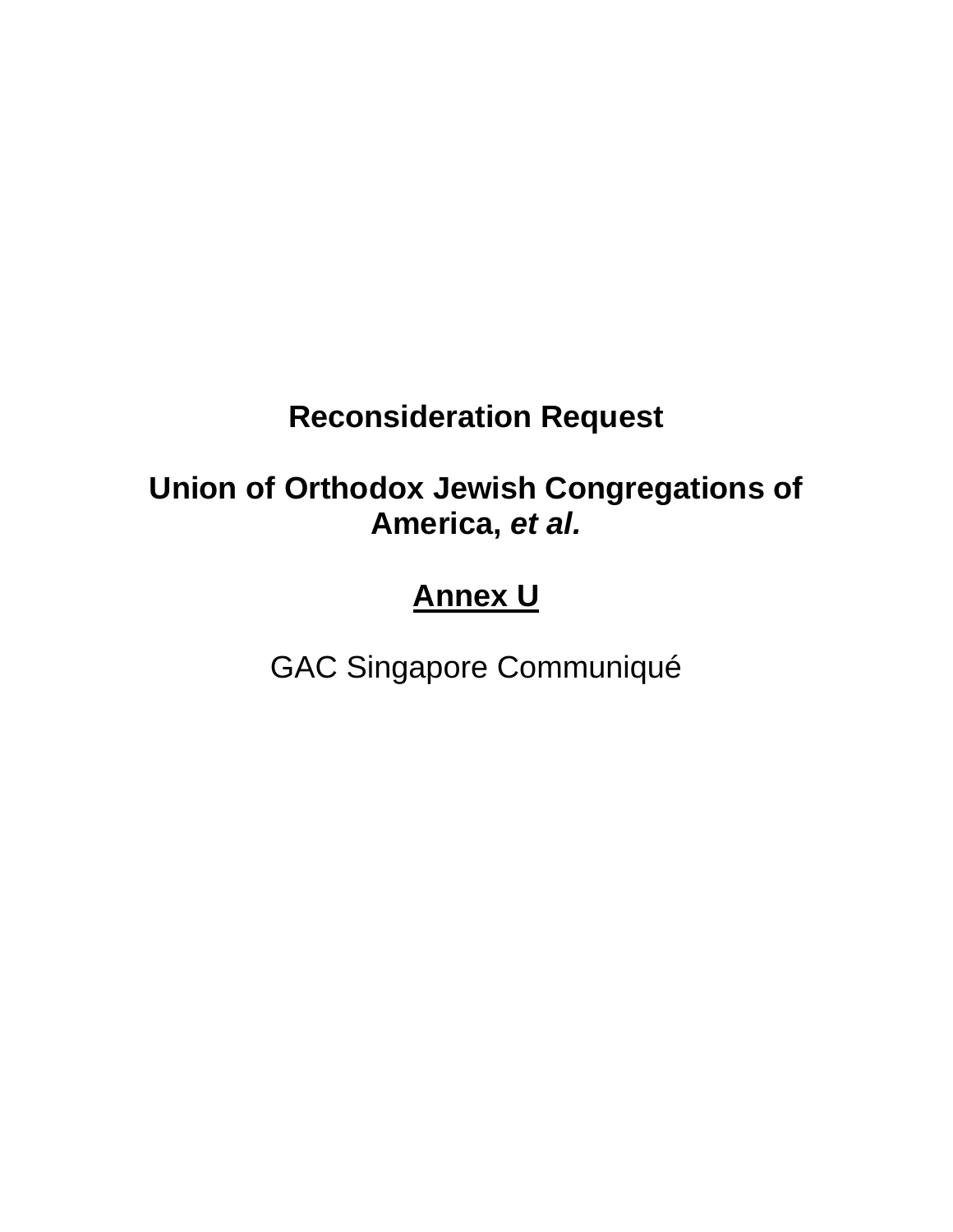

### **[Governmental Advisory Committee](https://gacweb.icann.org/)**

Singapore, 27 March 2014

## **GAC Communiqué - Singapore<sup>1</sup>**

#### **I. INTRODUCTION**

 $\overline{\phantom{a}}$ 

The Governmental Advisory Committee (GAC) of the Internet Corporation for Assigned Names and Numbers (ICANN) met in Singapore during the week of 22 March 2014. Sixty-one (61) GAC Members attended the meeting and ten (10) Observers. The GAC expresses warm thanks to the local hosts IDA and SGNIC for their support.

#### **II. Inter-constituencies Activities**

#### **1. GAC-Generic Names Supporting Organisation (GNSO) Consultation Group**

The GAC met with GNSO members of the GAC-GNSO Consultation Group and agreed a charter for the group. The Group will consider processes for smooth and timely information exchange; early engagement of GAC in GNSO PDP work; resolving early stage conflicts; and accommodating the different working methods of the two organisations.

#### **2. Discussion of Brand Registry Issues**

The GAC discussed the Brand Registry Group proposal for a streamlined process under an addendum to the Registry Agreement for the approval of country names and 2-letter and character codes at the second level. While the GAC has no major concerns about brand owners seeking approval for such names, this approval should be done directly with the countries concerned rather than through a GAC-level operational process. Individual GAC members can assist with proposals relevant to their particular country if requested. GAC suggests that consideration be given to establishing a register of countries that do not require individual requests to be made.

 $1$ To access previous GAC advice, whether on the same or other topics, past GAC communiqués are available at: <https://gacweb.icann.org/display/gacweb/GAC+Recent+Meetings> and older GAC communiqués are available at: [https://gacweb.icann.org/display/gacweb/GAC+Meetings+Archive.](https://gacweb.icann.org/display/gacweb/GAC+Meetings+Archive)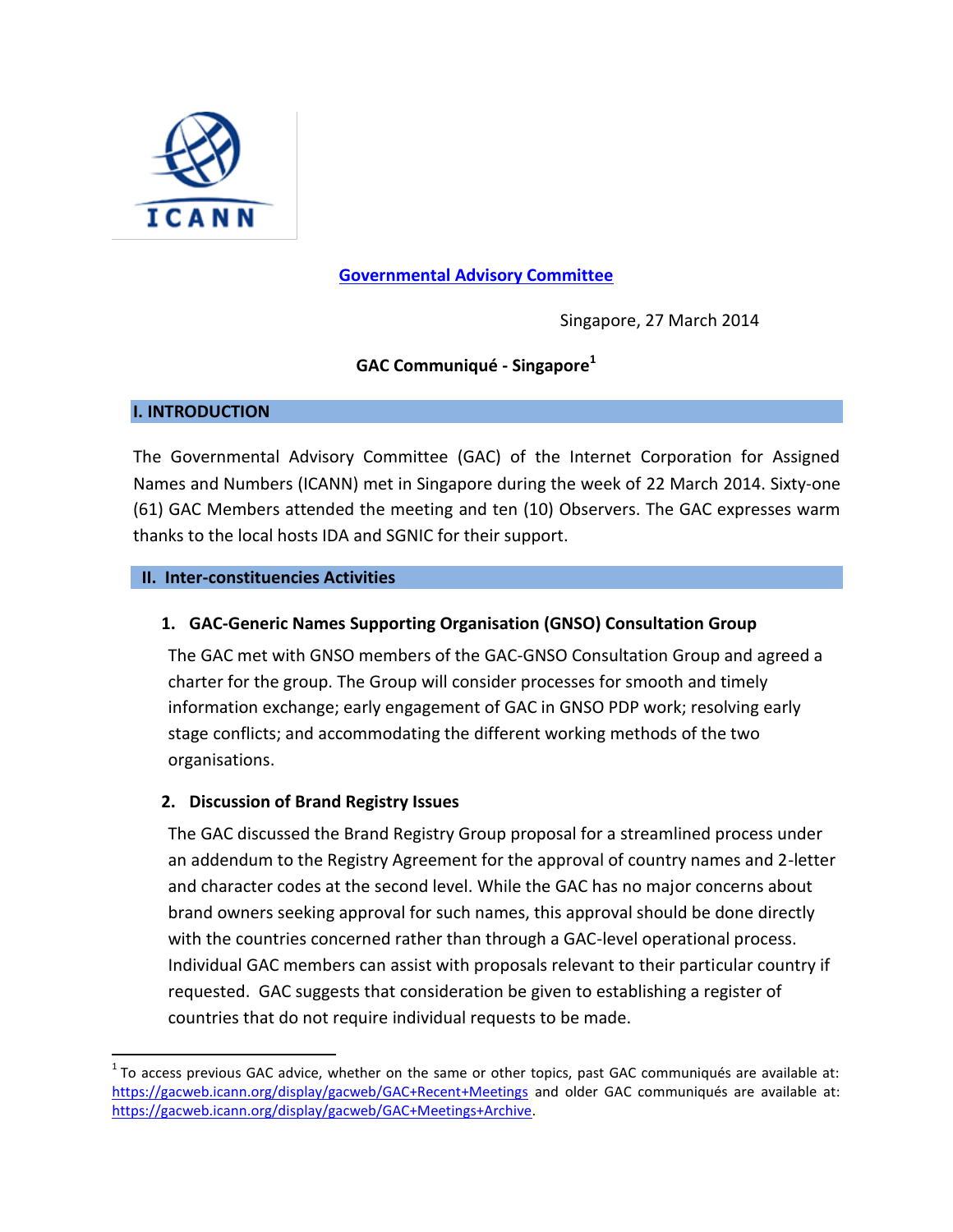### **3. GAC Leadership Meeting with At-Large Advisory Committee (ALAC) Leadership**

The GAC and ALAC leadership groups met and discussed a range of issues. There are common concerns with regard to new gTLD Public Interest Commitments (as noted by the GAC in this communiqué).

## **4. Meeting with Country Code Name Supporting Organisation (ccNSO)**

The GAC met with the ccNSO and noted progress by the Framework of Interpretation Working Group, with further dialogue to be progressed inter-sessionally. GAC and ccNSO will explore possible approaches to more effective interaction across all relevant issues.

## **5. Meeting with Root Server System Advisory Committee (RSSAC)**

The GAC met with RSSAC and discussed a range of issues including the RSSAC's new structure; transparency of proceedings; and potential role in the IANA functions transition process.

### **6. Briefing on Meeting Strategy Working Group (MSWG)**

GAC Members of the MSWG presented the Group's report to the GAC. The MSWG is a cross community Working Group with the mandate to gather information, exchange ideas and propose changes to future ICANN meetings at both a strategic and operational level.

#### **III. Internal Matters**

- 1. **New Members –** The GAC welcomes Croatia, Grenada and the Solomon Islands as Members.
- 2. **Future Rounds of New gTLDs** The working group on issues for future rounds of new gTLDs reported on its progress.
- 3. **Working Methods** Terms of reference were agreed for the working group on GAC working methods. Specific deliverables will be identified for the London meeting.
- 4. The GAC paid homage to the late Pankaj Agrawala who served as the GAC vice chair during the period of 2005-2007.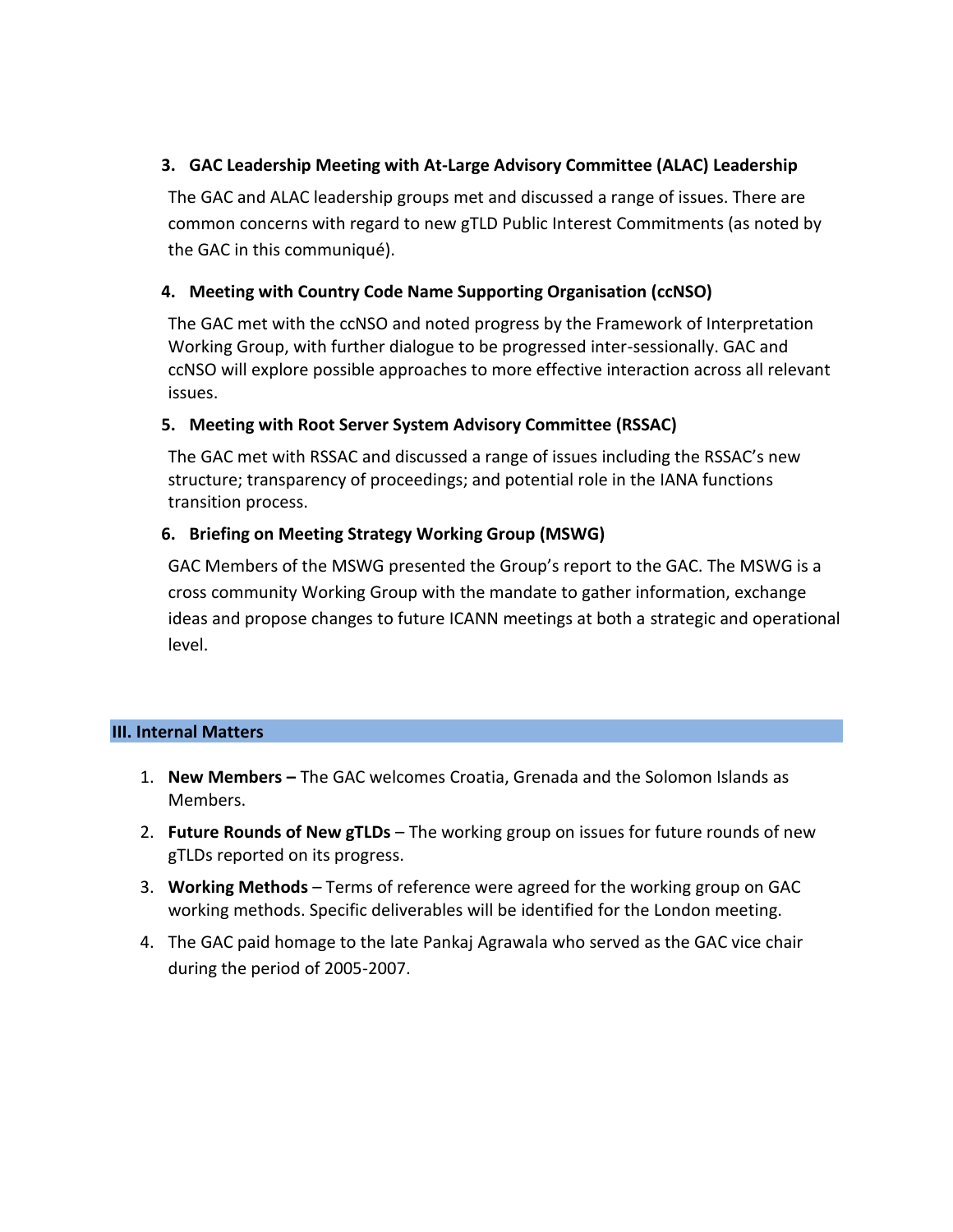#### **IV. GAC Advice to the Board<sup>2</sup>**

## **1. Internet Assigned Numbers Authority (IANA) Functions: US Government Announcement**

The GAC received a briefing from Assistant Secretary Larry Strickling of the National Telecommunications and Information Administration regarding the announcement of 14 March 2014 that the United States Government would transition key Internet domain name functions to the global multistakeholder community. This is a timely step in the process of making Internet governance truly global, and marks major progress in the development of a multi-stakeholder model.

The GAC also notes that a number of conditions were stated in the announcement in order that this transition be effected.

The GAC welcomes that ICANN will convene global stakeholders to develop a proposal for this transition and takes note of the preliminary timeline proposed by ICANN [\(http://www.icann.org/en/about/agreements/iana/functions-transfer-process-](http://www.icann.org/en/about/agreements/iana/functions-transfer-process-14mar14-en.pdf)[14mar14-en.pdf](http://www.icann.org/en/about/agreements/iana/functions-transfer-process-14mar14-en.pdf)). The GAC is willing to participate in, and contribute to, this process and underlines that the consultations and discussions should reach out to all parties, including those governments that are not presently members of the GAC and also not part of the ICANN multistakeholder community.

The GAC also recommends that ICANN make full use of existing events and fora to ensure a broader engagement in these important discussions, including the forthcoming NETmundial meeting (Brazil, 23-24 April 2014), and the Internet Governance Forum (Turkey, 2-5 September 2014).

2. **Safeguard Advice Applicable to all new gTLDs and Category 1 (consumer protection, sensitive strings and regulated markets) and Category 2 (restricted registration policies) Strings**

The GAC welcomed the response of the Board to its advice in the Beijing Communiqué regarding safeguards for new gTLDs.

#### **a. The GAC requests**

l

**i.** Clarification from the New gTLD Program Committee (NGPC) on a number of implementation issues. These relate to the implications of changes in WHOIS verification and checks for the accuracy of WHOIS

 $2$  To track the history and progress of GAC Advice to the Board, please visit the GAC Advice Online Register available at:<https://gacweb.icann.org/display/GACADV/GAC+Register+of+Advice>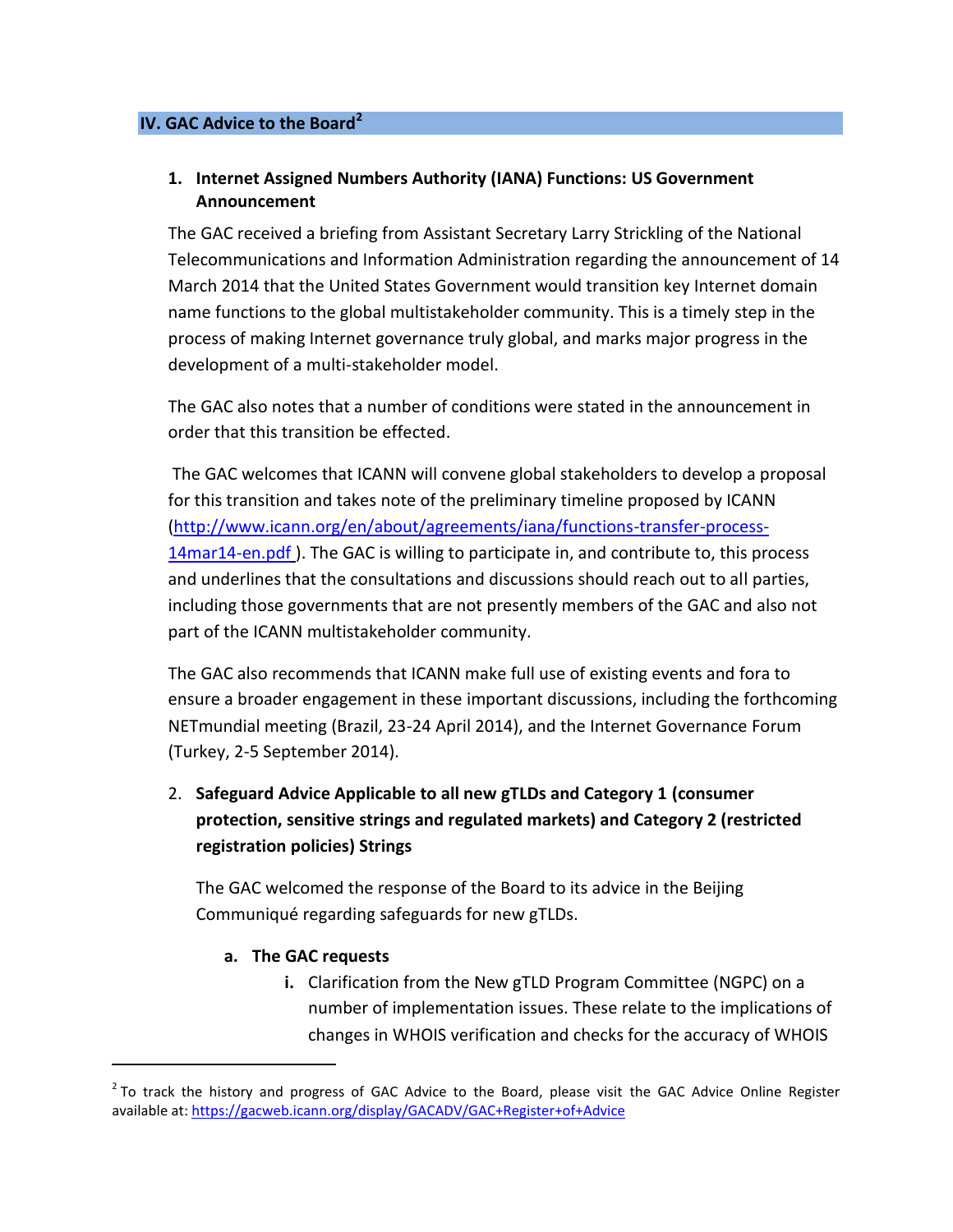generally and for law enforcement and end users; security checks to detect risks of harm (eg phishing, malware, botnets etc); complaint mechanisms; verification and validation of Category 1 registrants' credentials and the lack of binding nature of the public interest commitments; operation of the Public Interest Commitment Dispute Resolution Procedure; and restricted registration policies (Category 2). These queries are set out in more detail in an Attachment to this communiqué.

### **3. Community Applications**

The GAC reiterates its advice from the Beijing and Durban Communiqués regarding preferential treatment for all applications which have demonstrable community support.

### **1. The GAC advises**

a. ICANN to continue to protect the public interest and improve outcomes for communities, and to work with the applicants in an open and transparent manner in an effort to assist those communities. The GAC further notes that a range of issues relating to community applications will need to be dealt with in future rounds.

## **4. Specific Strings**

**a. .spa** 

Regarding the applications for .spa, the GAC understands that the relevant parties in these discussions are the city of Spa and the applicants. The GAC has finalised its consideration of the .spa string and welcomes the report that an agreement has been reached between the city of Spa and one of the applicants.

#### **b. .amazon**

The GAC expresses its concerns with the time the Board is taking in evaluating the GAC Objection Advice on the application of the domain name .amazon, as stated in the GAC communiqué, approved in Durban, last July. Therefore the GAC urges the ICANN Board to settle as a high priority its decision according to Module 3.1 part I of the Applicant Guidebook.

## **c. .ram and .indians**

Further to its Durban Communiqué, **the GAC advises the ICANN Board that:**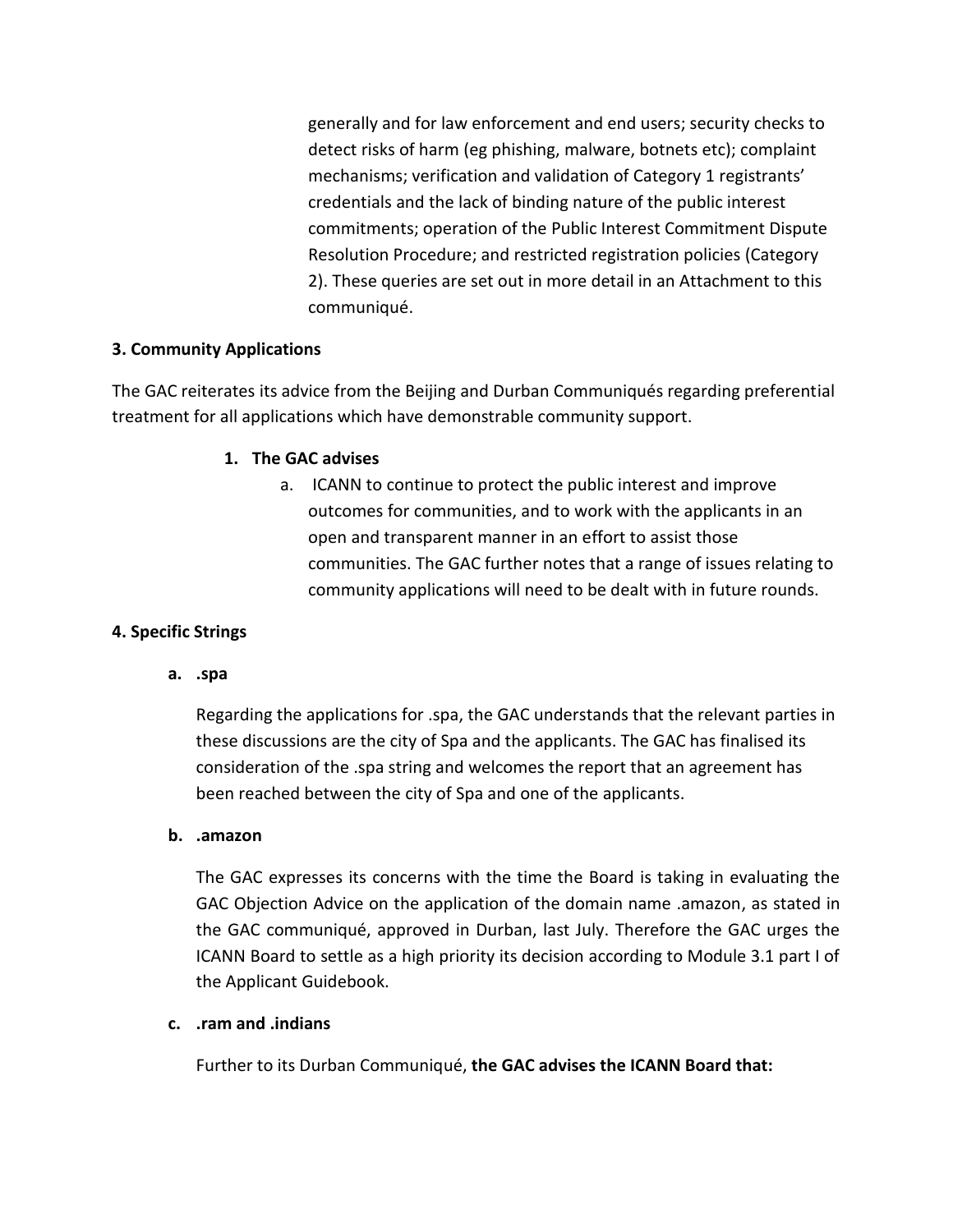- a. The GAC recognizes that religious terms are sensitive issues. The application for .ram is a matter of extreme sensitivity for the Government of India on political and religious considerations. The GAC notes that the Government of India has requested that the application not be proceeded with; and
- b. as noted in the Durban communiqué, the Government of India has requested that the application for .indians not proceed.

### **d. .wine and .vin**

The GAC notes the NGPC Resolution 2014.03.22.NG01 concerning .wine and .vin as well as its rationale. In the final deliberation of the Board there appears to be at least one process violation and procedural error, including in relation to ByLaws Article XI-A, Section 1 subsection 6 which states:

"6. Opportunity to Comment. The Governmental Advisory Committee, in addition to the Supporting Organizations and other Advisory Committees, shall have an opportunity to comment upon any external advice received prior to any decision by the Board."

### **The GAC therefore advises:**

That the Board reconsider the matter before delegating these strings-

The GAC needs to consider the above elements more fully. In the meantime concerned GAC members believe the applicants and interested parties should be encouraged to continue their negotiations with a view to reach an agreement on the matter.

## **5. Singular and Plural Versions of the Same String**

The GAC reiterates the Beijing advice that allowing singular and plural versions of the same strings could lead to consumer harm. Permitting this practice risks confusing internet users and could making users more vulnerable to deceptive practices that exploit this confusion.

#### **6. WHOIS**

The GAC notes the work being accomplished by the Expert Working Group on New gTLD Directory Services (WHOIS). The GAC will work inter-sessionally on privacy issues up until the ICANN 50 London meeting.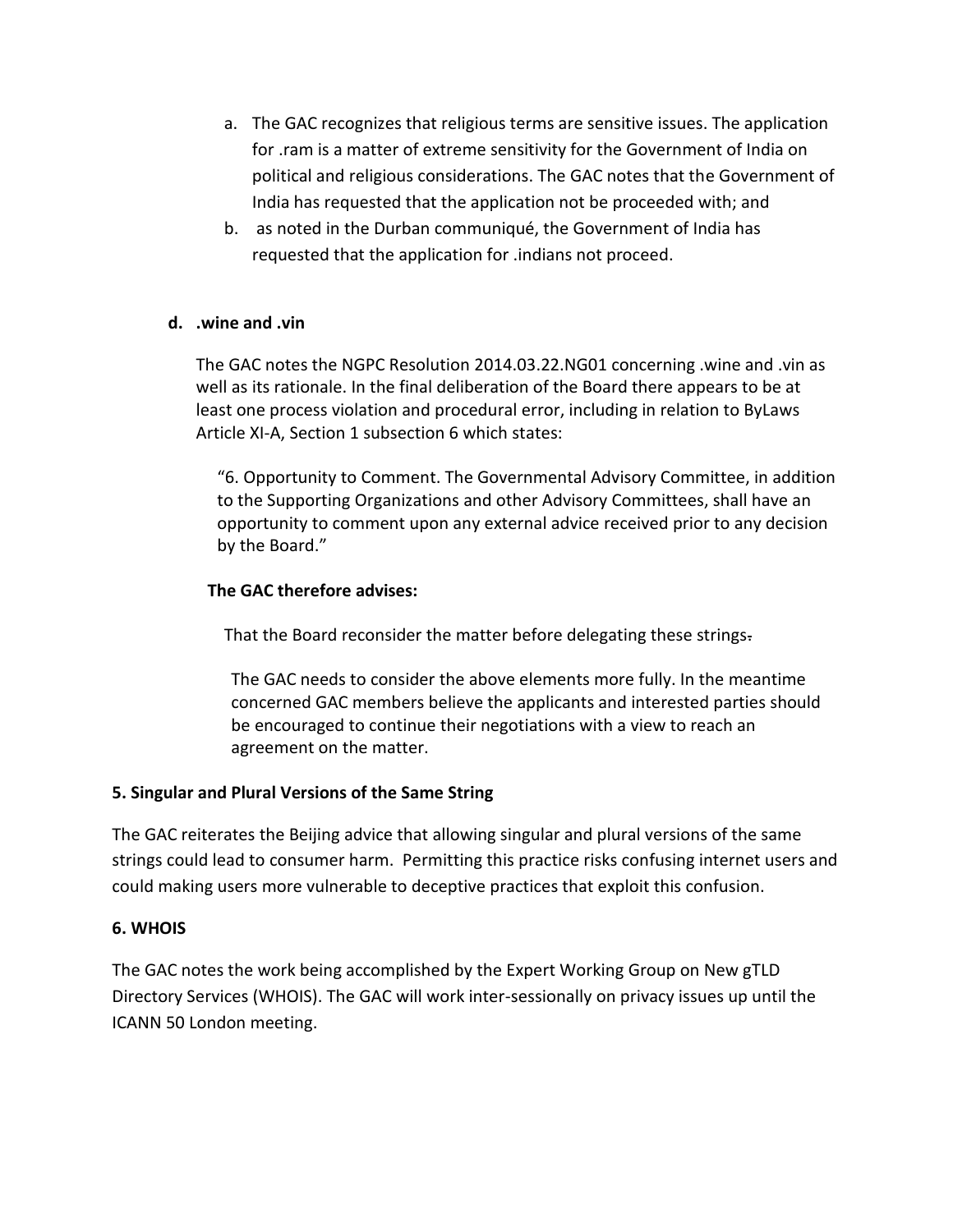## **7. Data Retention and Data Provision Waivers**

The GAC welcomes the explanation provided to the GAC by ICANN in relation to the state of play of the granting of the Data Retention Specification waiver foreseen in the Registrar Accreditation Agreement, in compliance with national laws. Some members asked ICANN not to take legal action against those Registrars in order to fulfill their data retention requirements pending a decision on these waivers. They further recalled that waivers might be necessary for data provision requirements accordingly in the Registry Agreement.

## **8. Protection of Inter-Governmental Organisation (IGO) Names and Acronyms**

The GAC recalls its previous public policy advice from the Toronto, Beijing, Durban and Buenos Aires Communiqués regarding protection for IGO names and acronyms at the top and second levels and awaits the Board's response regarding implementation of the GAC advice.

## **9. Protection of Red Cross/Red Crescent Names**

Referring to the previous advice that the GAC gave to the board to permanently protect from unauthorised use the terms associated with the International Red Cross and Red Crescent Movement – terms that are protected in international legal instruments and, to a large extent, in legislation in countries throughout the world.

- **I. The GAC advises that, for clarity, this should also include:**
	- a. the 189 National Red Cross and Red Crescent Societies, in English and the official languages of their respective states of origin.
	- b. The full names of the International Committee of the Red Cross and International Federation of the Red Cross and Red Crescent Societies in the six (6) United Nations Languages.

## **10. Accountability and Transparency**

The GAC agreed on a revised charter for continuation of the Board-GAC Recommendation Implementation Review Team (BGRI), with responsibility for progressing relevant recommendations from the final report of the Accountability and Transparency Review Team (ATRT2). Some areas of the report are the subject of ongoing GAC working groups and some are GAC internal matters, which will feed into the overall ATRT2 process.

The GAC has established a working group to develop guidelines on ICANN-government and IGO engagement, and will work with the ICANN Global Stakeholder Engagement team, and within the BGRI process, to progress relevant recommendations from the ATRT2 report.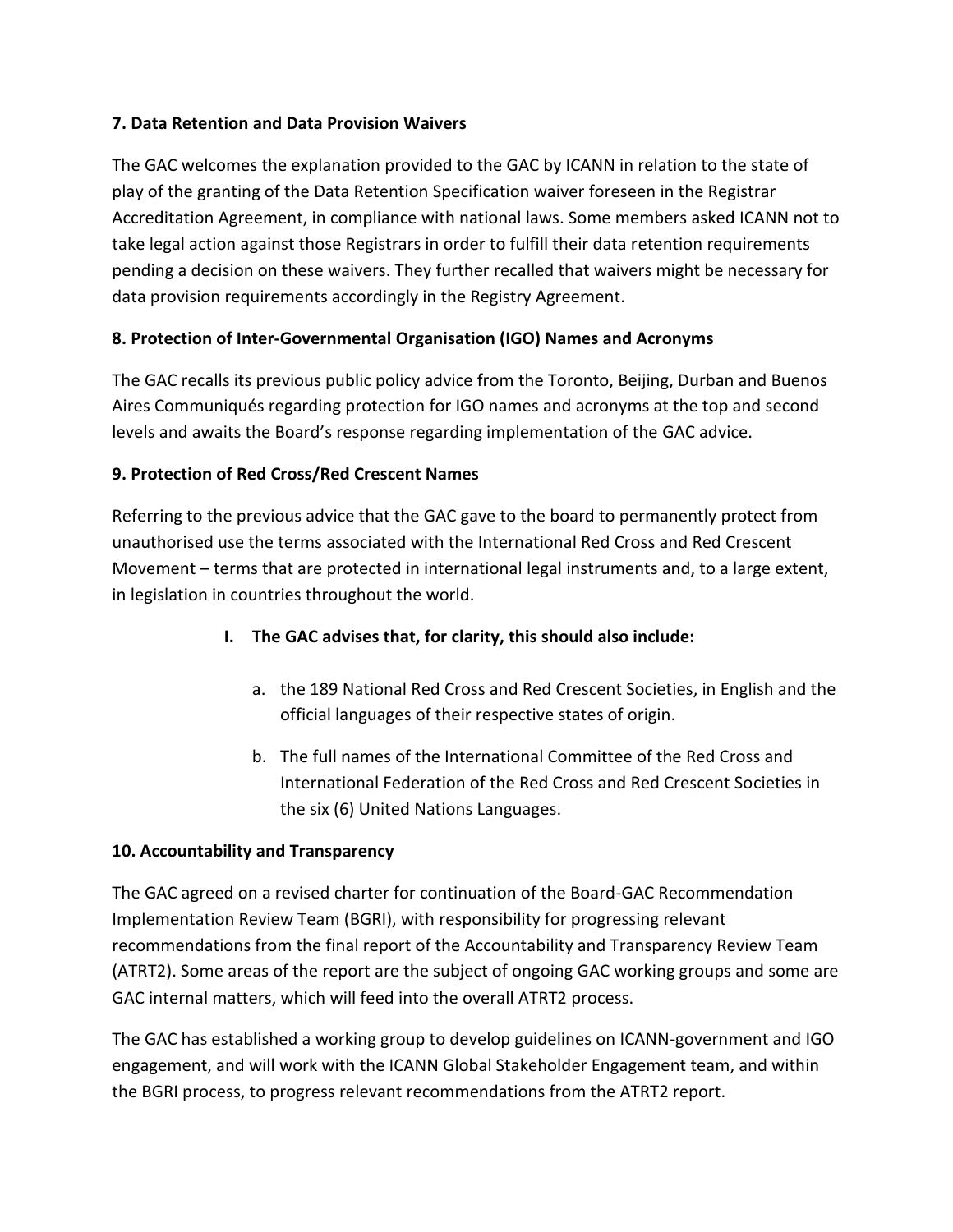## **11. Tracking of Key Issues**

### I. **The GAC requests:**

a. that the Board consider ways in which ICANN and the GAC can work more closely in ensuring that key issues are tracked in a more concise and structured way, so that the GAC is able to provide timely and comprehensive advice. For example, the multiple streams of activity being dealt with regard to Registrar Accreditation Agreement, data protection, and data retention issues, WHOIS (e.g. Expert Working Group, privacy and proxy services, etc). The GAC would benefit from some form of comprehensive overview by ICANN of such related issues prior to the meetings.

### **12. Briefings on Compliance**

### **I. The GAC requests:**

a. that the Board facilitate ICANN staff briefings for each meeting on compliance with ICANN safeguards for registry operators, registrars and registrants.

#### **13. NETmundial Meeting**

The GAC expresses its thanks for a briefing provided by Ambassador Benedicto Fonseca of Brazil on the NETmundial meeting to be held in Sao Paulo on 23-24 April 2014.

## **14. High Level Meeting**

The GAC received a briefing from the United Kingdom and discussed arrangements for the high level meeting to be held in London on 23 June 2014 in conjunction with the ICANN and GAC meetings. The meeting will focus on ICANN's role in the evolving internet ecosystem; and enhancing the role of governments in the ICANN model and the future role of the GAC. The GAC acknowledges the funding ICANN currently makes available to GAC members from developing countries to support their attendance at ICANN and GAC meetings.

## **I. The GAC requests:**

a. That additional funding for travel be provided to ensure that the high level meeting scheduled for London has representation from the widest range of countries, including Ministers and their staff from developing countries, in line with existing GAC travel support guidelines.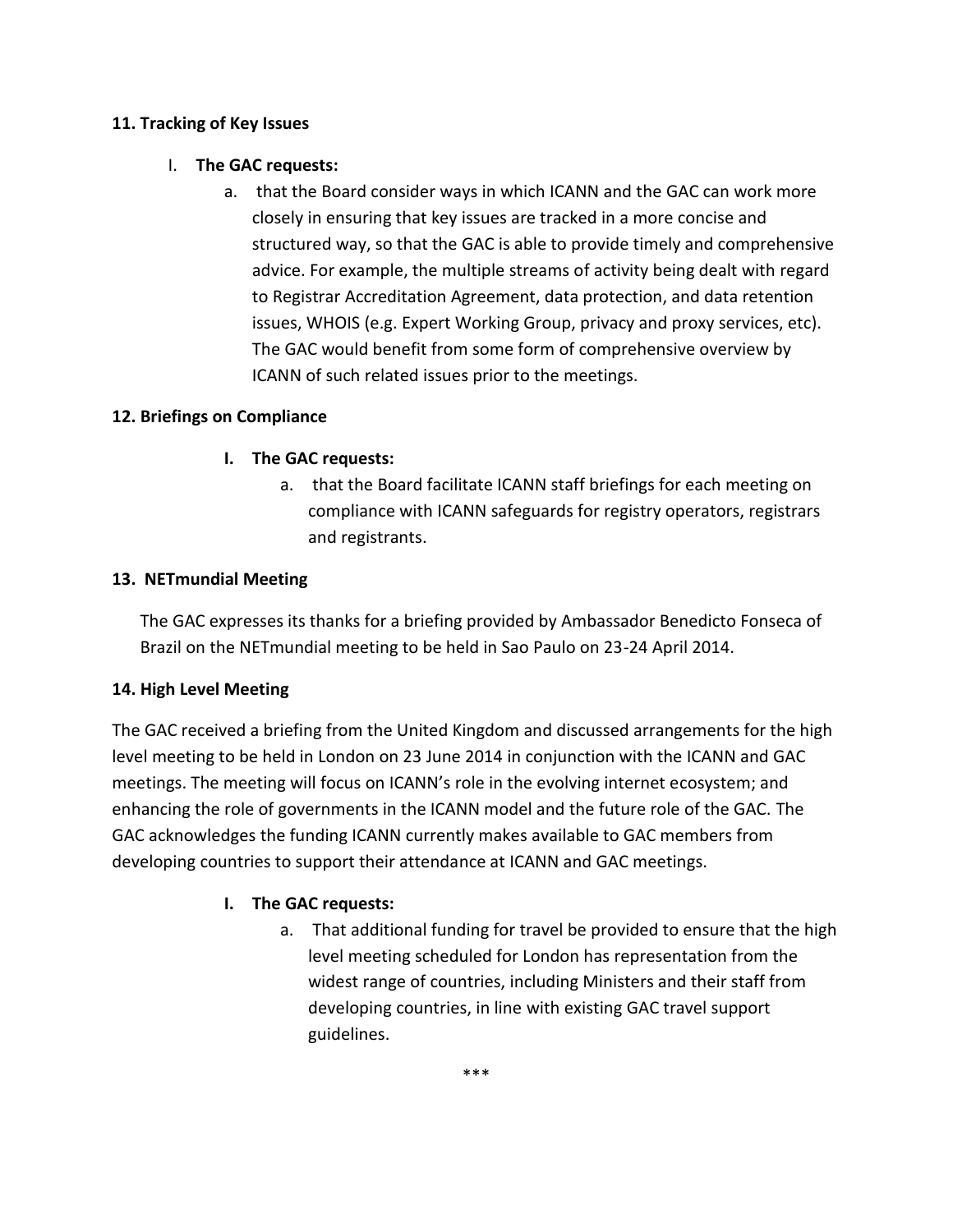The GAC warmly thanks all the SOs/ACs who jointly met with the GAC as well as all those among the ICANN community who have contributed to the dialogue with the GAC in Singapore

## **V. Next Meeting**

The GAC will meet during the period of the 50<sup>th</sup> ICANN meeting in London, England.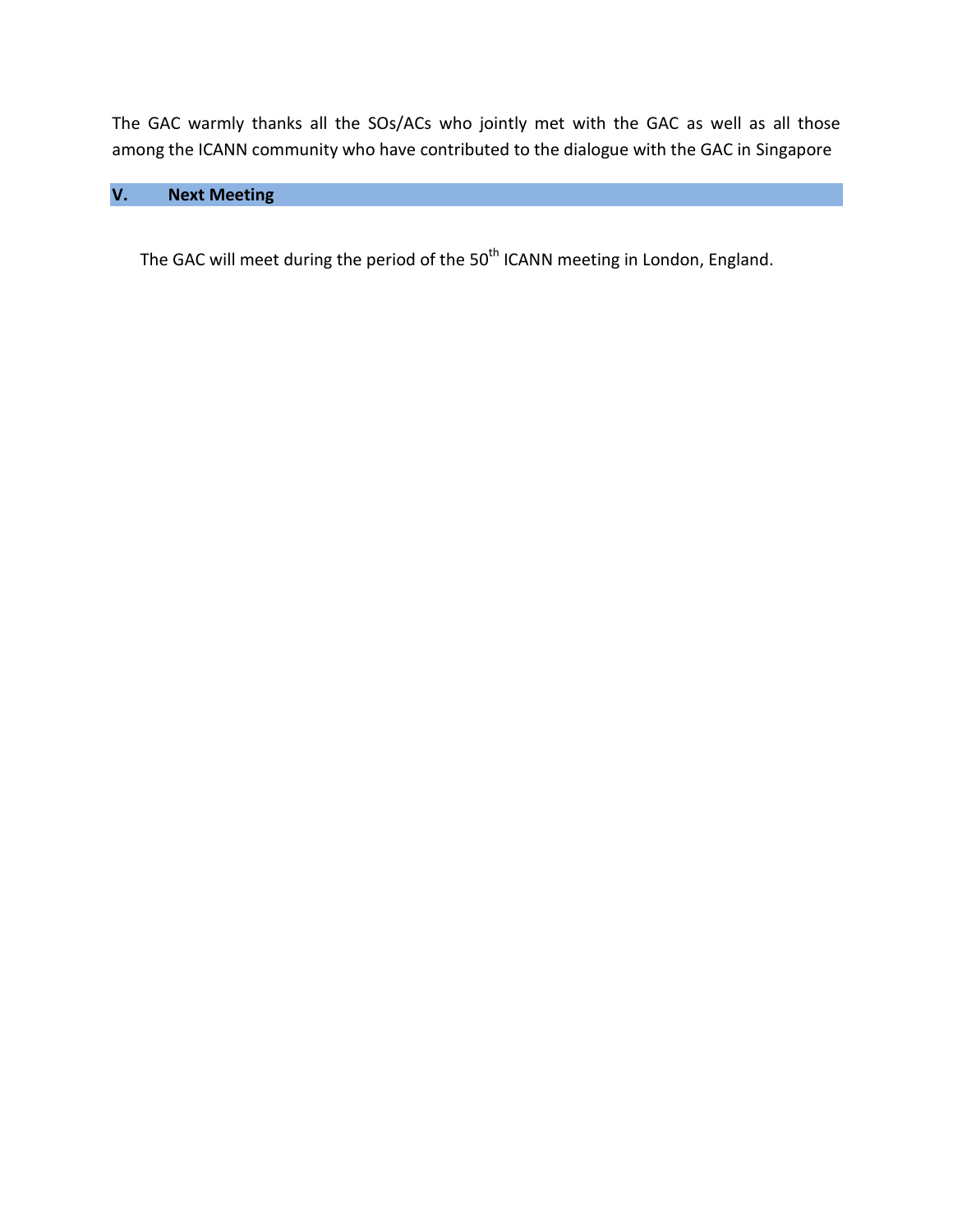### **Attachment to GAC Singapore Communique**

#### **GAC Advice Implementation Questions for Singapore, March 2014**

The GAC is pleased to share an assessment of several aspects of the NGPC's proposed approach to: the Overarching Safeguards applicable to all new gTLDs; the implementation of Category 1 and Category 2 Safeguards; and the Public Interest Commitment Dispute Resolution Process (PICDRP). Our assessment has resulted in several implementation questions set forth below.

- Will ICANN provide periodic updates to the GAC regarding the activities carried out by the Compliance Department on the effective implementation of the Safeguards (all categories)?
- **1. Safeguards Applicable to all New gTLDs:**
- With regard to **Safeguard 1,** related to WHOIS verification and checks, the NGPC has shifted responsibility from individual Registry Operators (who have the direct relationships with Registrars) to ICANN to perform "periodic sampling" of WHOIS data across registries in an effort to identify potentially inaccurate records.
	- o Can the NGPC clarify the advantages and/or disadvantages of having ICANN perform the WHOIS checks/audits versus the Registry Operators?
	- $\circ$  Does the NGPC believe ICANN has sufficient resources in place to conduct these audits, or will additional resources be necessary to conduct WHOIS checks across all Registry Operators?
	- o Can the NGPC clarify the meaning of "periodic sampling" (e.g. how large will the sampling be, using what criteria, how often, etc.)? With a periodic sampling approach, will it be possible to identify/Registrars with the highest percentages of deliberately false, inaccurate or incomplete WHOIS records in previous checks?
	- o Will ICANN circulate/make publicly available to the community, detailed statistical reports of how inaccurate WHOIS records were identified and resolved?
	- $\circ$  What steps does the NGPC think are needed to ensure inaccurate or incomplete WHOIS records are addressed? Will Registry Operators take steps to notify Registrars of inaccurate or incomplete WHOIS records? If so, will this notification trigger an obligation from the Registrar to solicit accurate and complete information from the Registrant?
- **Safeguard 3** pertains to Security Checks undertaken by Registry Operators to periodically analyze whether domains in its gTLD are being used for threats to security, such as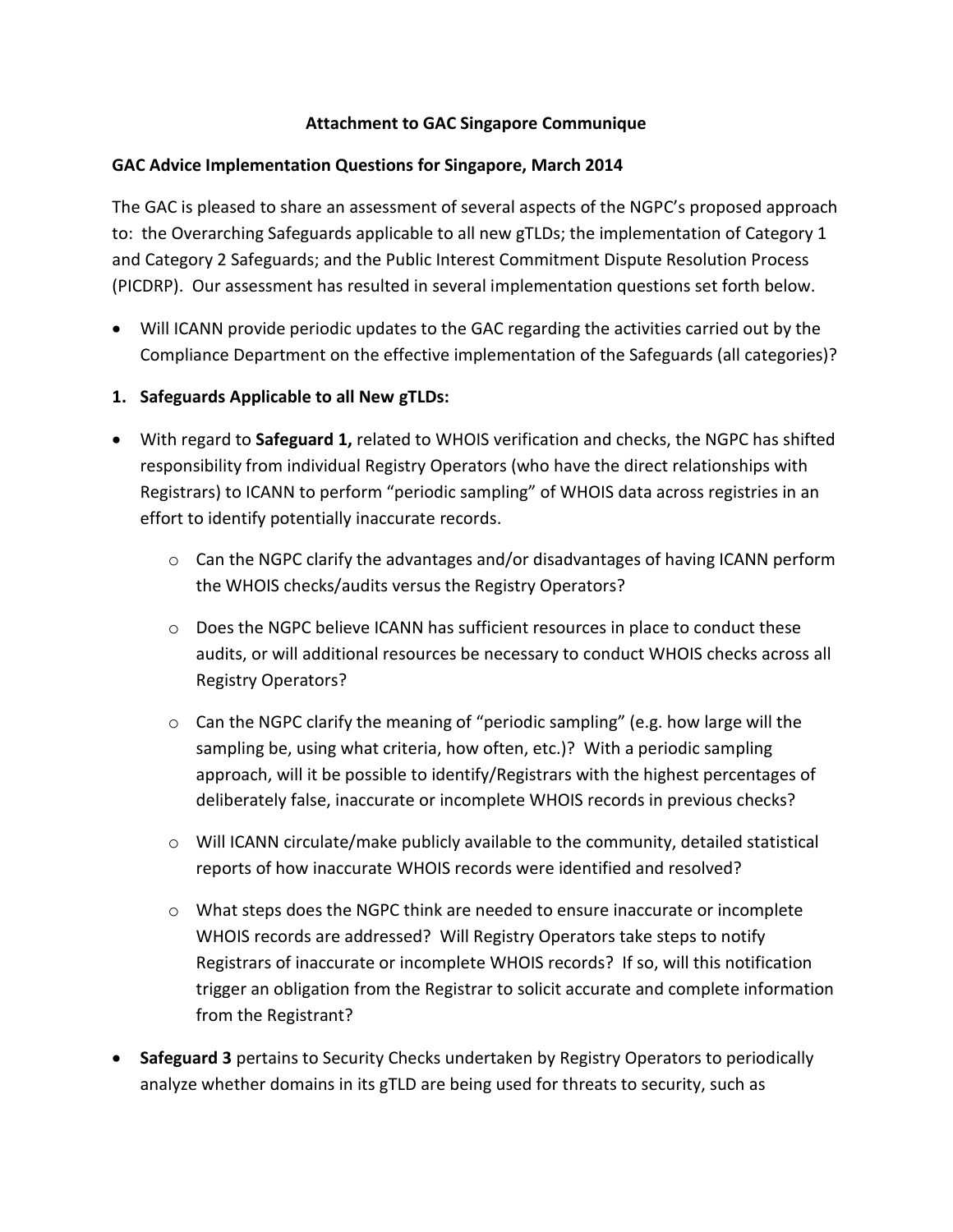pharming, phishing, malware and botnets. While the NGPC has incorporated aspects of Safeguard 3 into the Public Interest Commitment Specification 11, it also calls on ICANN to seek "community participation" to develop a framework for Registry Operators to respond to identified security risks that pose an actual risk of harm. Pending the development of such a framework, it is not clear whether Registry Operators are obliged to notify a Registrar to take immediate actions in response to such security threats (including suspending the domain name in appropriate situations).

- $\circ$  How does ICANN define "immediate action;" what precise timeframe constitutes "immediate action"?
- o How does ICANN define "security risk"?
- o How does ICANN define "harm"?
- $\circ$  What is the status of the NGPC's plan to develop a framework for Registry Operators to respond to identified security risks that pose an actual risk of harm?
- $\circ$  In the interim before an agreed framework is developed, how does ICANN intend to address such security threats?
- o Will Registry Operators be expected or obliged to notify a Registrar to take immediate action in response to a security threat that poses an actual risk of harm?
- **Safeguard 5** addresses Complaint Mechanisms, to ensure that Registry Operators provide a means by which complaints can be submitted related to: WHOIS data inaccuracy, trademark or copyright infringement, counterfeiting, fraudulent or deceptive practices, the use of malware, botnets, phishing, piracy, or other unlawful activities. The NGPC has incorporated this Safeguard in the Base Registry Agreement (e.g. Section 2.8, Specification 6, section 4.1). It is not clear, however, whether Registry Operators are required to respond to complaints from sources other than governments, law enforcement or other quasi-governmental entities.
	- $\circ$  What mechanisms will be used by Registry Operators for taking complaints from sources other than government entities (e.g. victims)?
	- o How will inaccurate WHOIS information be corrected? Will Registry Operators be responsible for ensuring that Registrars require Registrants to correct inaccurate WHOIS information?
	- $\circ$  What constitutes reasonable steps for the Registry to investigate and respond to any reports from law enforcement, governmental and quasi-governmental bodies?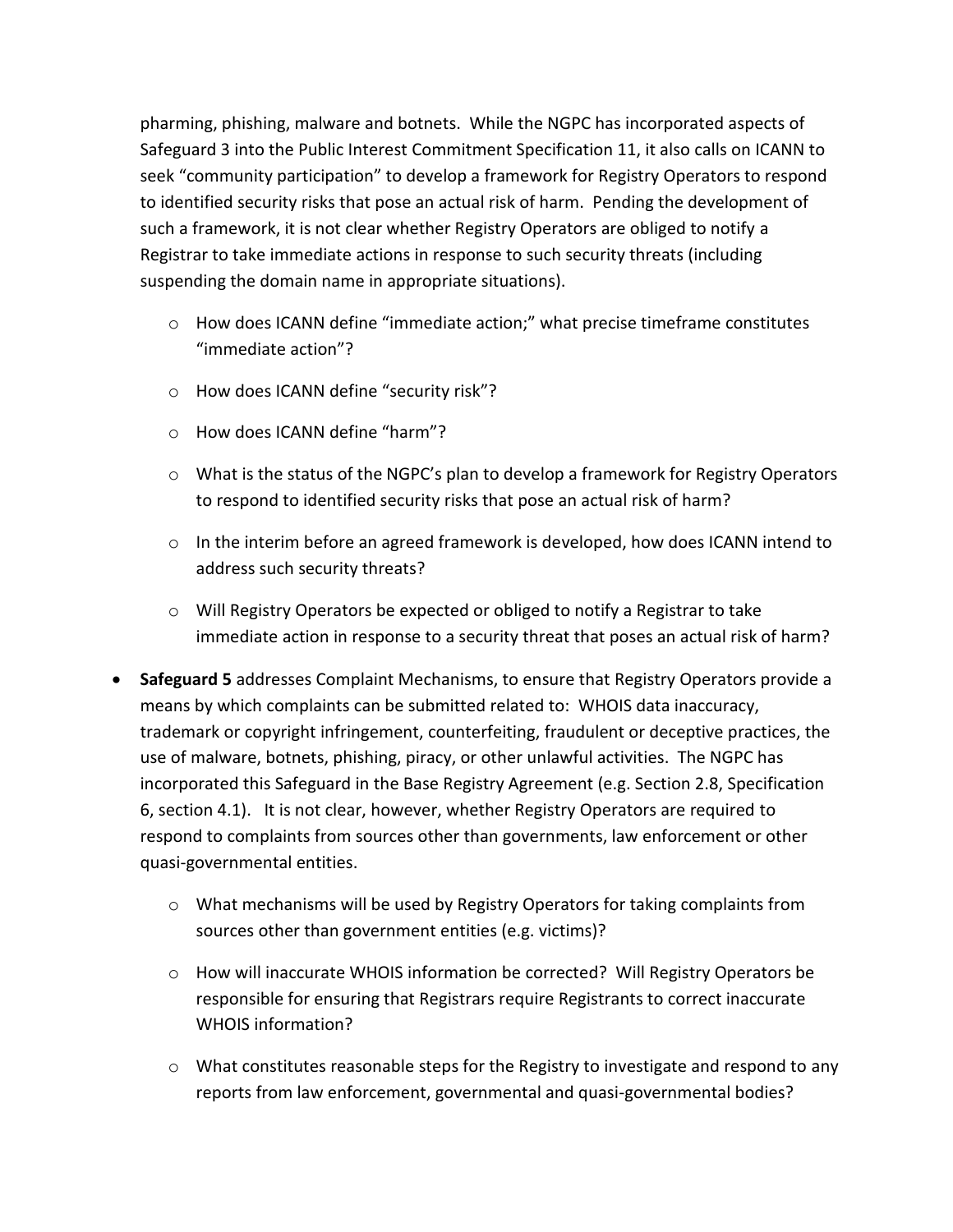## **2. Category 1 and Category 2 Safeguards:**

With regard to strings falling under **Category 1** advice, we are seeking further clarity from the NGPC on the following:

- $\circ$  Is it the NGPC's intention to create a separate base Registry Agreement for those Registry Operators whose strings fall under Category 1? Or does the NGPC expect such Registry Operators to incorporate the Category 1 PIC Spec into their specific Registry Agreement?
- $\circ$  In amending the GAC's advice that Registry Operators verify and validate a domain name registrant's credentials to a requirement that such registrants need only "represent" that they have such credentials, has the NGPC considered other measures to prevent consumer fraud and deception that could occur through false representations?
- $\circ$  How will ICANN prevent Category 1 registrants (i.e., those associated with market sectors that have clear and/or regulated entry requirements) that lack the proper credentials/licenses from doing business with the public under the guise of the Category 1 strings?
- $\circ$  How will ICANN ensure that Registrants report changes regarding the validity of their licenses/credentials?
- o Has the NGPC considered the greater risks of fraud and deception that will occur as a result of failing to implement the GAC's:
	- the validation and verification requirements;
	- the requirement to consult with relevant authorities in case of doubt about the authenticity of credentials; and
	- the requirement to conduct periodic post-registration checks to ensure that Registrants' continue to possess valid credentials and generally conduct their activities in the interests of the consumers they serve
- o Can the NGPC confirm whether the PIC Dispute Resolution Process (PICDRP) is the sole remedy available to regulators or industry self-regulators to rectify fraudulent registrations in strings representing regulated sectors, and if so, will the NGPC either reconsider its proposed approach or develop a faster remedy to mitigate harm to consumers?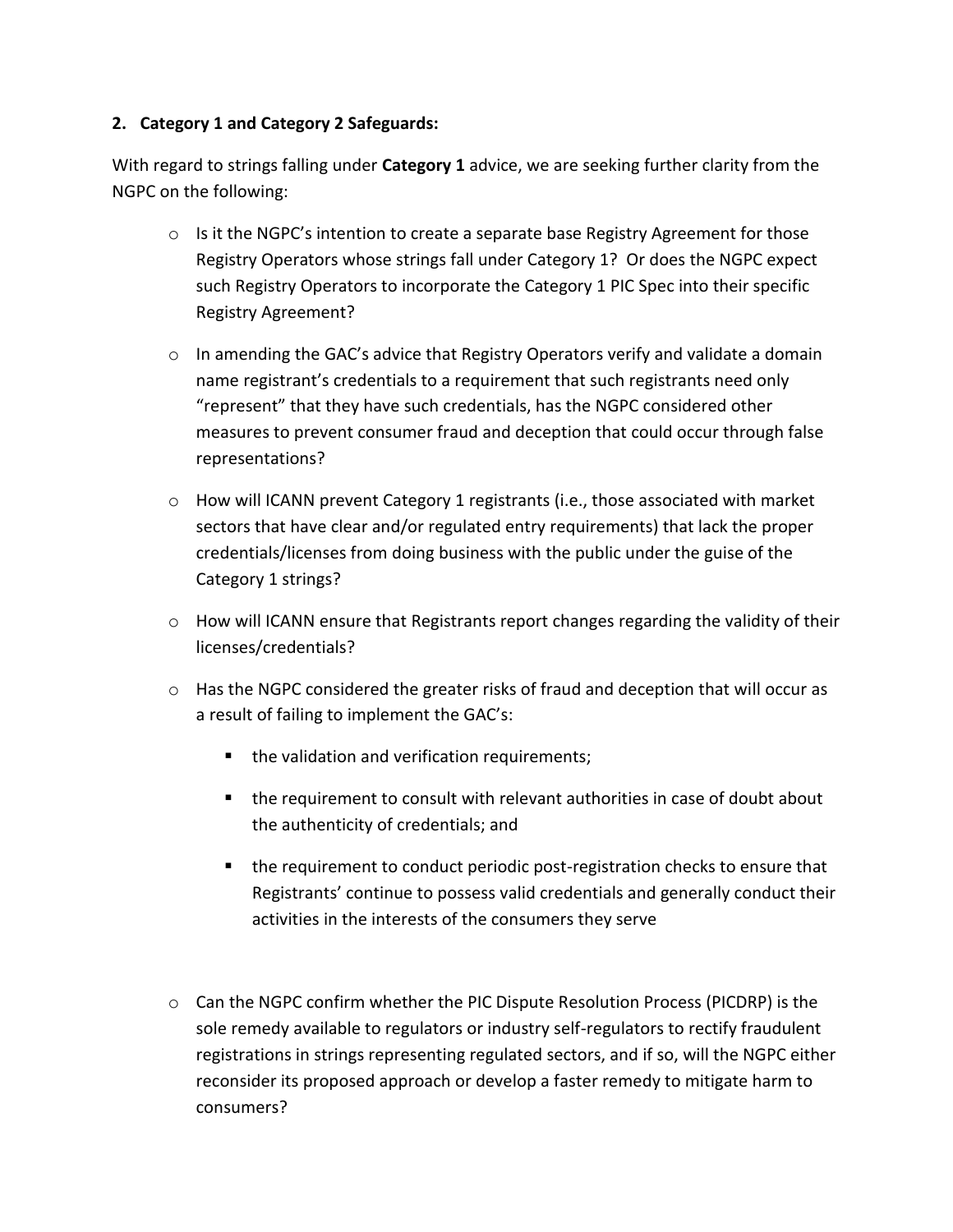With regard to **Category 2** safeguards, we are seeking further clarity on the following:

- For those Registry Operators affirmatively seeking exclusive registration policies, how does the NGPC intend to assess such Operators' assertions of serving the public interest?
- Has the NGPC considered that transparency alone might not only be insufficient to deter unduly preferential or discriminatory registration policies, but it will be equally difficult for anyone seeking redress to meet the standard of harm required in the PICDRP? In other words, if Specification 11 Section C is limited to a transparency commitment, then the harm stemming from discriminatory registration policies that are publicized cannot be amended or corrected through a PICDRP.
- Will ICANN monitor Change Requests made by those applicants that claim they are moving from a closed to an open environment?
- **3. Public Interest Commitment Dispute Resolution Process (PICDRP):**
	- In the case of clearly deficient PICs, will ICANN formally require applicants to restate their PICs or address their inconsistencies?
	- Will ICANN turn PICs into real binding commitments not subject to unilateral modification or revocation by the applicant?
	- A. **Timeframe for consideration of a PIC Spec complaint is unclear.** The PICDRP does not specifically detail the timeframes in which ICANN will review and enforce the results of PICDRP disputes.Based on time calculations derived from PICDRP document, it may take up to **105** days for a dispute resolution, in addition to the undefined time periods for ICANN to conduct preliminary review, time for ICANN to investigate itself or form a standing panel; and time for ICANN to impose remedial measure:

In addition, there are questions related to specific provisions in the PICDRP, including:

- **Preliminary Review** (Section B.1.3)**:** How long will ICANN take to complete preliminary review? No timetable has been provided. In certain cases, .*e.g.*, botnets, malware, etc., time is of the essence.
- **Standing Panel** (Section B.3.3; B.4): When will ICANN make determination of investigating the report itself or handing it to the Standing Panel? What criteria will ICANN use to make this determination? Who will be on the Standing Panel? How long will ICANN take to choose members of the Standing Panel? Will it be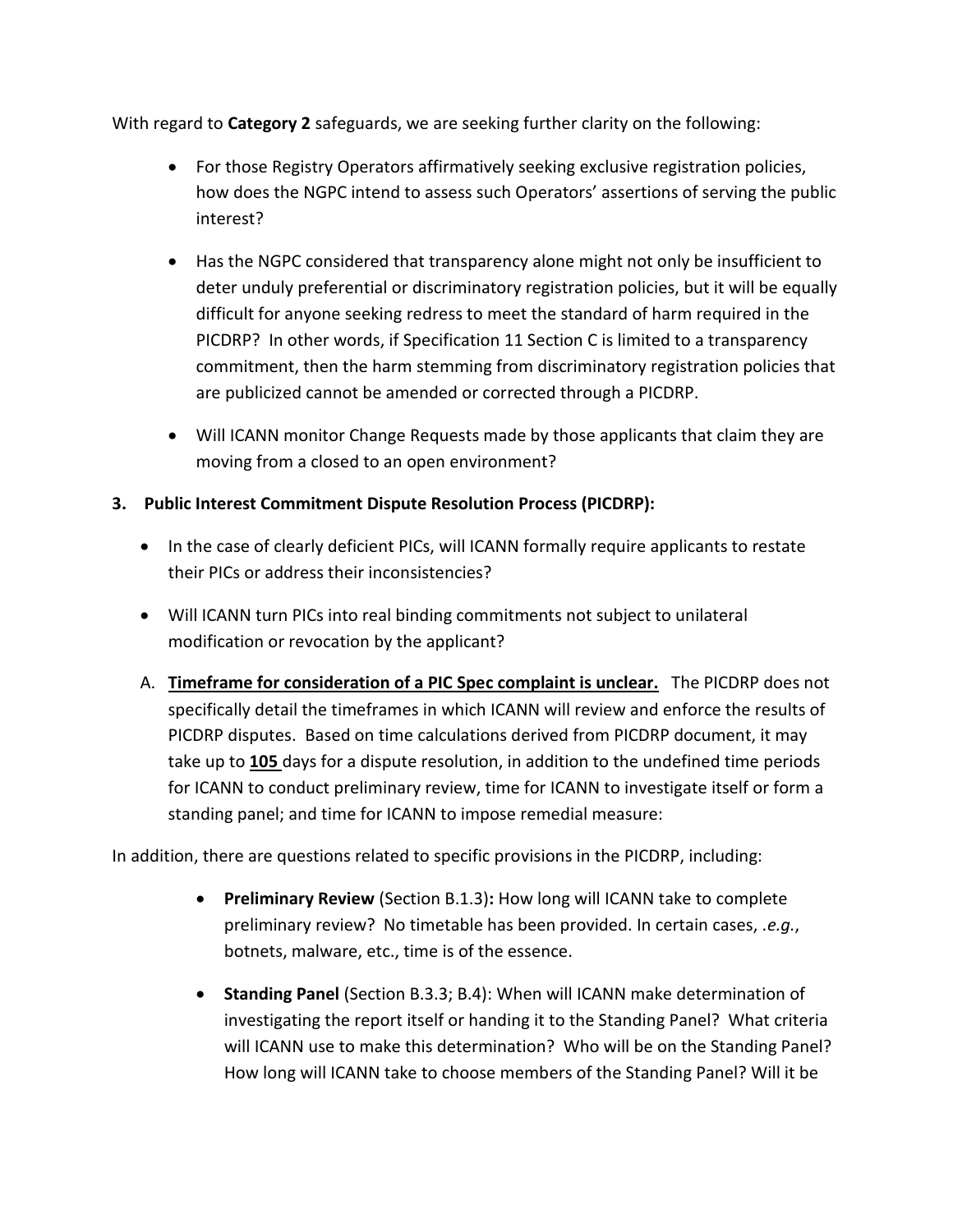ICANN staff, private industry, and government? How long will it take to institute Standing Panel?

## B. **Standing for Law Enforcement and Appropriate Government Agencies to Report:**

The PICDRP requires reporters of PIC violations to state how the reporters "have been harmed." This requirement seems to require the reporter itself to have suffered harm. Although law enforcement is not harmed, law enforcement is acting on behalf of the public, who have been harmed.

- Will government entities or law enforcement have standing to raise concerns re: non-compliance with the Public Interest Commitments?
- If government entities and law enforcement do have such standing to raise public policy related concerns, would this be cost-free?
- How would law enforcement or other government entities (who act to protect the public) raise violations of the Public Interest Commitments?

## C. **Clerical Mistakes by Reporter:**

 Does the Reporter have a chance to correct clerical or incomplete data before it is dismissed by ICANN (B.1.1.2)?

## D. **ICANN vs. PICDRP?**

 What will determine whether a dispute regarding the Public Interest Commitments is enforced via ICANN directly versus the PICDRP? (See B.2.3.3)

## E. **No Final Resolution:**

 There appears to be a critical loophole in the PICDRP, in that there may be no resolution to the report of non-compliance. If the Registry Operator disagrees with the proposed remedial measure, they can invoke yet another alternate dispute resolution process (see B.4.4.6), all of which would occur after potentially more than 105 days has elapsed.

## F. **Remedial Measures:**

 $\circ$  In the event that a Registry Operator fails to resolve its non-compliance, what would be the remedial measures that ICANN will consider and how long will ICANN take to determine the appropriate remedial measure? Under what